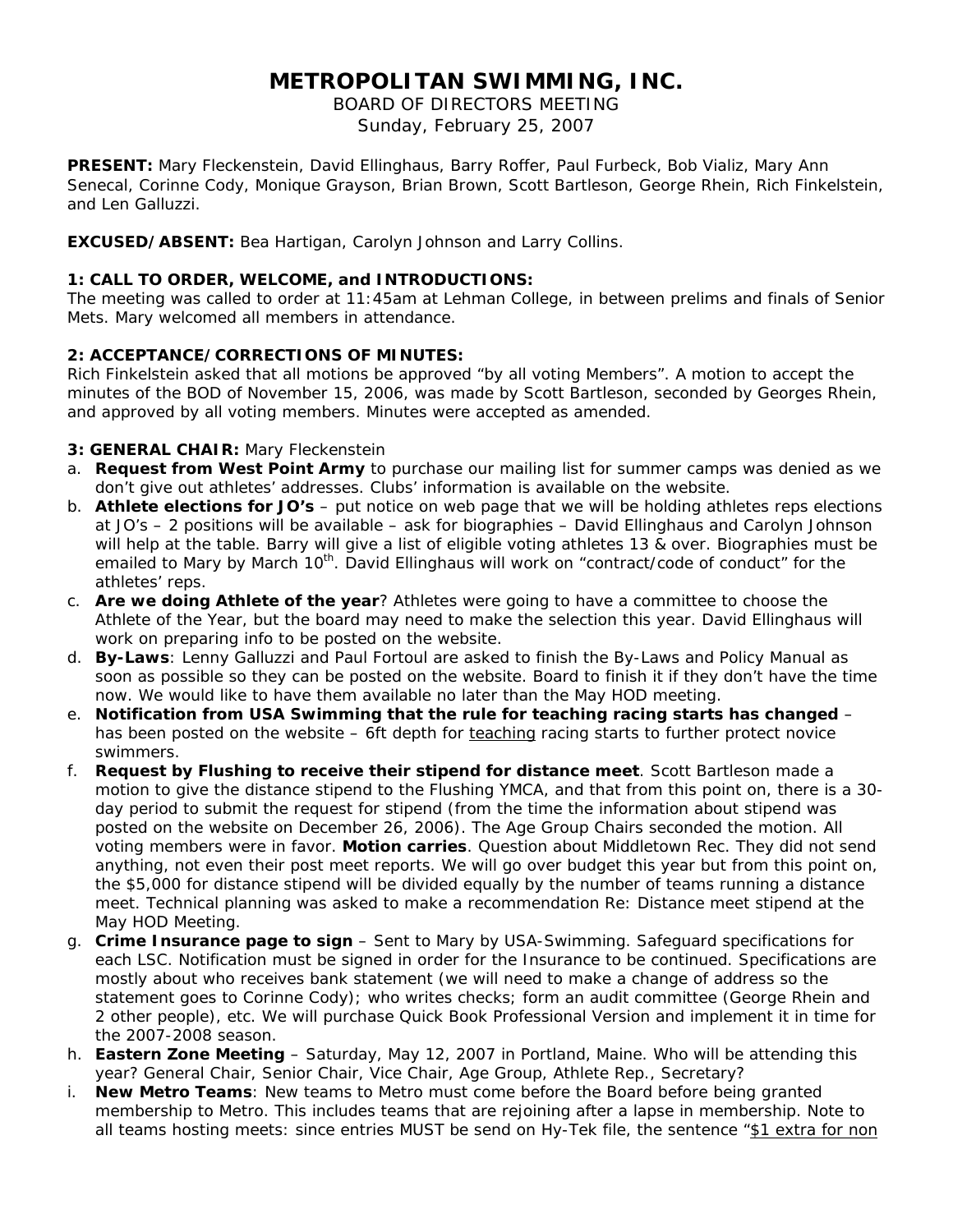Hy-Tek entries" must be eliminated from all meets' information. The Hy-Tek program is a requirement for all new teams joining Metro.

- j. Monique Grayson requested to hold the February BOD Meeting on the Saturday of Senior Mets instead of Sunday (due to the 1650 free in between sessions). All voting members were in favor.
- k. **Elections**: for Age Group, Treasurer, Safety, Technical Planning in May. Box will be posted on the Metro website. Notify Ray D'Annolfo is you are planning on running for any of these positions.

## **4: TREASURER'S REPORT:** MaryAnn Senecal

- a) Mary Ann did not have a formal report available.
- b) Mary Ann brought forms Re: name changes for the CD renewals. Quarterly statements should go to Corinne. Change of address must be made. Treasurer and Finance chair should be added.
- c) Pitney Bowes Stamp Program it cost about \$50-60 per month for stamps. In addition we paid \$122 from January 2007 to March 31, 2007 just to use the machine. Maybe it is not as necessary now that we don't do as much mailing. We may need to contact them and see if they can lower the rental fee. We will make a decision at the next meeting.
- d) Metro Club Achievement Program: what did the clubs do with the money they received?

## **5: FINANCE CHAIR:** Corinne Cody

- a) **Signature updates on all accounts**. We also need copies of the driver's licenses. We should have more than 2 names eligible to sign checks as well since 2 signatures are required.
- b) **Budget items** due to Corinne by April 1. Budget meeting is April 18th.
- c) **Review of Cash and Disbursement procedures**. Long discussion. All must start to be very clear by the start of the next fiscal year. We must be aware of what's owed. If a team owes money for a Metro meet, the check must be mailed to the address on the meet information, so we keep track of who pays and doesn't pay. We also need to know who owes a fine and if the fine has been paid or not! We should also have a cash receipt duplicate form for all cash received at meets.
- d) **Shirts for Board members** put them back in the budget for 2007-08

# **6: ADMINISTRATIVE VICE CHAIR:** George Rhein

- a) **Officials**: George has had many conversations with possible candidates for replacement for Officials Chair. The Board approved George Rhein's recommendation of Paul Simco as Officials Chair. There will be an Officials Committee meeting after the Board Meeting. They are planning on sending someone to the San Antonio Clinic. George would like to see more National Meet evaluators among the Officials Committee and would also like to see more of our officials at National meets.
- b) **Metro Club Achievement Program**: Seven teams qualified for the Grant. When we give out this grant, Clubs are supposed to report back to us explaining what they did with the money. The goal of the program was for the Teams and Metro to share this information: what works, what doesn't work, to make us all better. Most of the teams have been doing that. Of the 7 teams, many clubs asked for dry-land and strengthening equipment; one team asked for an underwater speaker and stroke monitoring devise; another team asked implementing a strengthening and shoulder injury preventing program, education for the swimmers, etc. Two clubs asked to use the money for something other than that purpose: one club asked if they could use the money to fund athletes traveling to Europe for a meet, and another club asked to use the money to rent more pool time for additional long course training. Long discussion followed. Each club is supposed to give a report of what they did with the money so we can share it with other teams. We must put something together for the May meeting, explaining what each club did with the money. George made a motion that the checks be given to the 5 clubs who abided by what the program is for, and deny the request for the 2 other clubs at this time, while giving them an opportunity to submit a different request within 30 days. David Ellinghaus seconded the motion. Discussion followed. All voting members approved. **Motion carries.**
- c) **Meet reports:** are coming in very well. It will be even easier when the new computer software will be implemented. Mary wants to thank Mary Ann, Barry George and Corinne for getting the finances all cleaned up and working hard on all these forms.
- d) Suggestion was given to Brian to have a line of budget to subsidize outreach athletes to be able to travel to Nationals or other meets.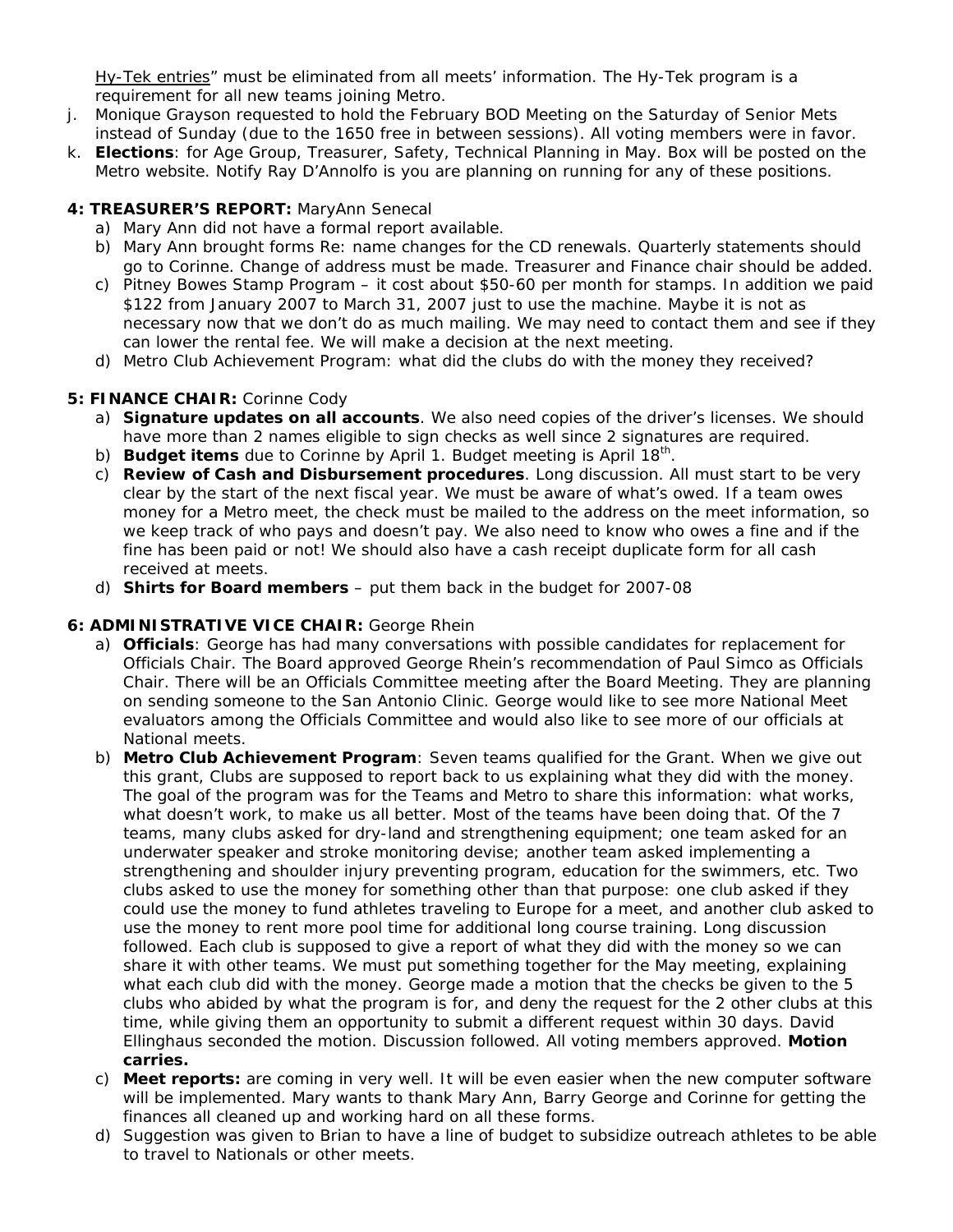e) **Fines:** At least two clubs failed to register their team on time. Barry sent the monetary fine (\$100) to each team. Is that a standard fine? Who is supposed to be sending it: Barry or George? Answer is Barry, as registrar.

# **7: SENIOR CHAIR:** Brian Brown

- a) **Long Course Senior Mets**: 2 bids: Apex at Lehman (the pool is available for Metro to run the meet) and New York Sharks to run the meet at Felix Festa (are they running it themselves or with the help of another team?). Will they have bleachers all around (Chairs would be a problem for the athletes)? Will the timing system be working properly? Will they have the pool available on Thursday and Friday morning? Brian made a motion to have Metro run Senior Mets at Lehman. Prelims at night, finals in the morning, top 24 come back for finals. David Ellinghaus seconded the motion. Discussion followed. We need to build breaks in the middle of the sessions. Are we also opening the meet to outside teams? We need to control the size of the meet especially for prelims. We also need to tighten the cuts for this summer LC meet. Proposal of new cuts should be presented at the April meeting. We are holding off on awarding the bid for Senior Mets until it can be determined if Eisenhower Park will be available (see footnote at end of minutes).
- b) **Senior Mets 2007**: No complains but no praise either. 8-6-6-4 format seemed to be great for the swimmers as they were trying to get in that last heat! Always hard to get the male athletes to come to the meet and swim hard (because of High School Swimming championships and State meet). When boys complain, the girls follow! Many like the first weekend of February. Better participation this year compare to last year! Brian told us that he and John Collins were trying to find different ideas to make it better. One idea was to split Senior Mets into 2 meets: One in the fall for the men, one in the winter for the women! He will be meeting with Senior Coaches to discuss it. Very few scratches this year compare to previous years! Technical Planning also needs to review the time standards as well as the Bonus time standards.

## **8: AGE GROUP CHAIR: Paul Furbeck and Bob Vializ**

- a) **Deadline for Zone Application**: March 12<sup>th</sup> is the deadline for all teams. Swimmers may update their times or add new entries until Monday, March  $19<sup>th</sup>$  at noon (this includes times made at Y State). Info will be on the website. Times will be updated during the meet at JO's.
- b) **Clinic for Age Group Coaches in the spring**: Maybe last weekend of April. Information must go out as soon as possible. Barry will do a mass mailing announcing the clinic.

# **9: ZONE TEAM COORDINATOR:** Barry Roffer

a) The updated address of Zone hotel will be posted on the website – hotel is not in Amherst. Holiday Inn Downtown - 621 Delaware Avenue - Buffalo, NY 14202 – phone: 716-886-2121

# **10: REGISTRATION COORDINATOR:** Barry Roffer

- a) **Background Check on Coaches**: there are many pages in SWIMS holding Tank coaches have passed their background check but their CPR or first aid has expired. Those coaches don't have their card. They need to email their updated info and request their new card. Meet referee must make sure that someone checks all cards at all meets!
- **b) Should we charge \$5 for coaches' replacement cards**? Scott made a motion to charge \$5 for each replacement card. David Ellinghaus seconded. All voting members approved**. Motion carries.**

## 11: TECHNICAL PLANNING: David Ellinghaus

- a) **Declared False Start**: We need to clarify DFS for all our trials/finals meets. It is very clear in the rules book that we can only use DFS for injury, illness, or because the athlete can't get to the blocks for a specified reason such as there was an accident. It is not supposed to be used for any other purpose. Our meets information must reflect this from now on in the scratches procedures: DFS is only acceptable in the case of injury, illness, or another specified reason preventing the swimmer to get to the blocks. Because a swimmer that does not want to swim his/her event is not a valid reason for a DFS. Coaches must make this very clear to their swimmers.
- b) **No Show at Prelims at Senior Mets on Sunday**: This happens every year and results in a lot of empty lanes. Maybe we need to add a small fine for swimmers that are NS on Sunday